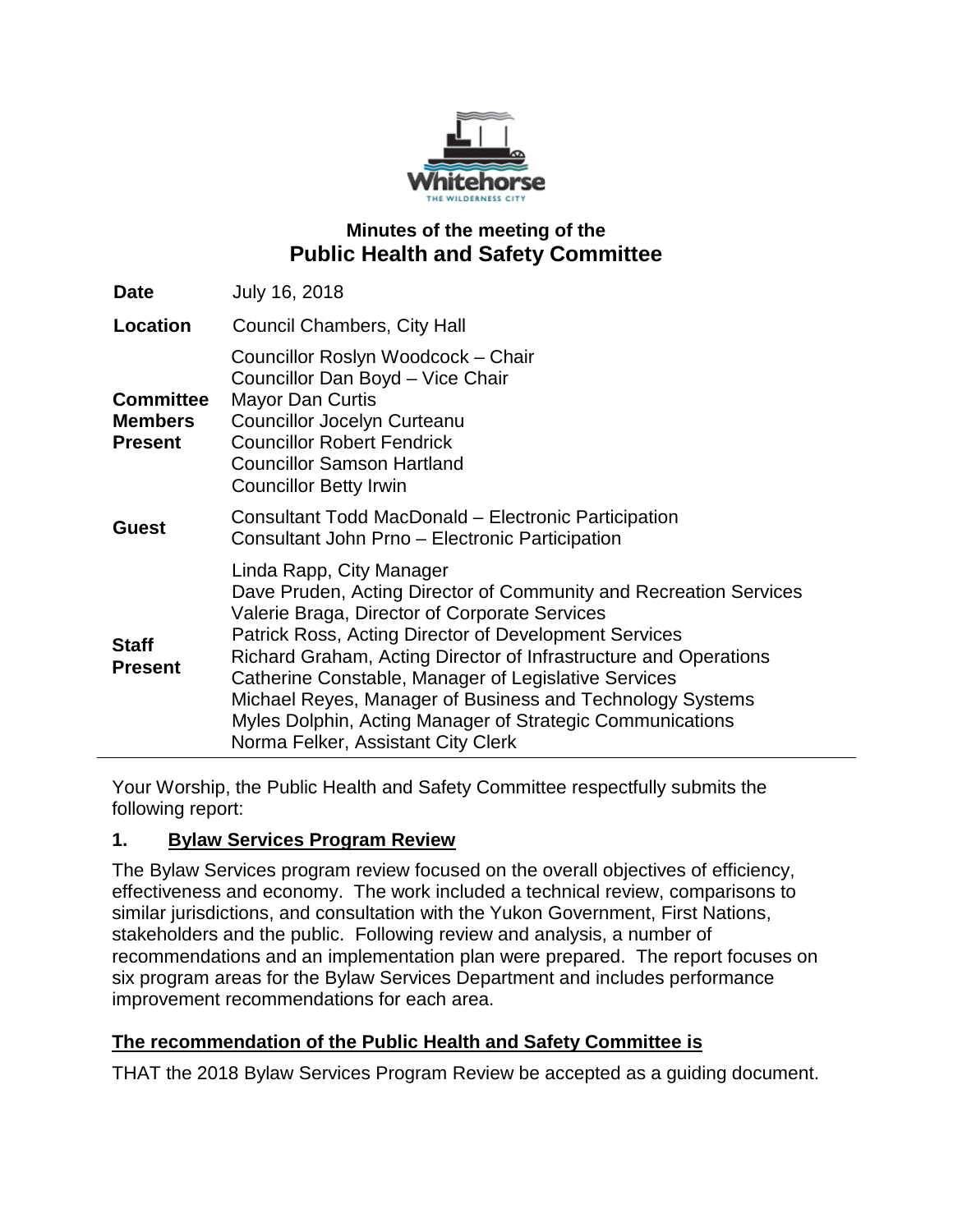

# **Minutes of the meeting of the Development Services Committee**

| <b>Date</b>                                          | July 16, 2018                                                                                                                                                                                                                                                                                                                                                                                                                                                                                       |
|------------------------------------------------------|-----------------------------------------------------------------------------------------------------------------------------------------------------------------------------------------------------------------------------------------------------------------------------------------------------------------------------------------------------------------------------------------------------------------------------------------------------------------------------------------------------|
| Location                                             | <b>Council Chambers, City Hall</b>                                                                                                                                                                                                                                                                                                                                                                                                                                                                  |
| <b>Committee</b><br><b>Members</b><br><b>Present</b> | Councillor Betty Irwin - Chair<br>Councillor Jocelyn Curteanu - Vice Chair<br><b>Mayor Dan Curtis</b><br><b>Councillor Dan Boyd</b><br><b>Councillor Robert Fendrick</b><br><b>Councillor Samson Hartland</b><br><b>Councillor Roslyn Woodcock</b>                                                                                                                                                                                                                                                  |
| <b>Staff</b><br><b>Present</b>                       | Linda Rapp, City Manager<br>Dave Pruden, Acting Director of Community and Recreation Services<br>Valerie Braga, Director of Corporate Services<br>Patrick Ross, Acting Director of Development Services<br>Richard Graham, Acting Director of Infrastructure and Operations<br>Catherine Constable, Manager of Legislative Services<br>Michael Reyes, Manager of Business and Technology Systems<br>Myles Dolphin, Acting Manager of Strategic Communications<br>Norma Felker, Assistant City Clerk |

Your Worship, there is no report from the Development Services Committee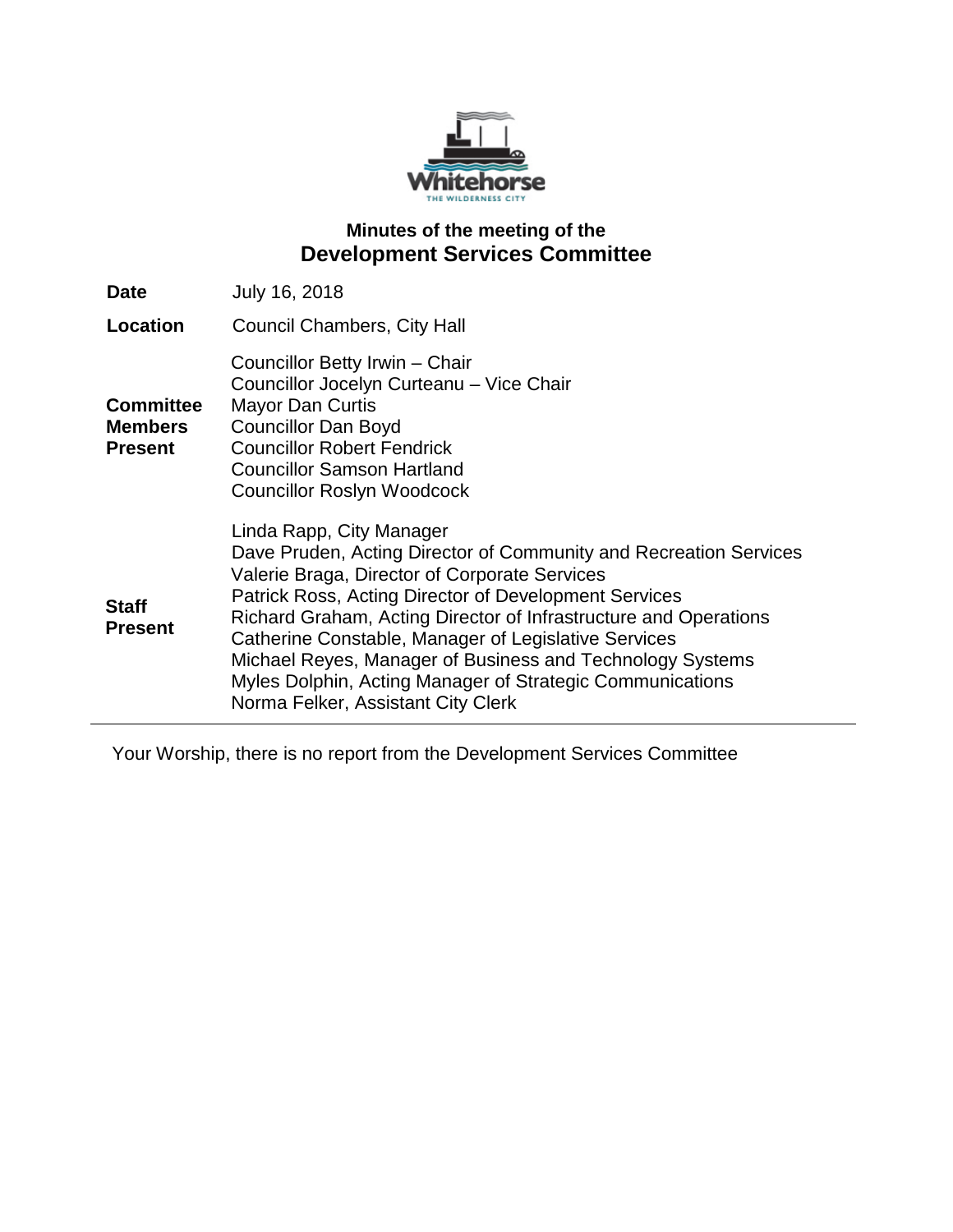

## **Minutes of the meeting of the Corporate Services Committee**

| <b>Date</b>                                          | July 16, 2018                                                                                                                                                                                                                                                                                                                                                                                                                                                                                                                                             |
|------------------------------------------------------|-----------------------------------------------------------------------------------------------------------------------------------------------------------------------------------------------------------------------------------------------------------------------------------------------------------------------------------------------------------------------------------------------------------------------------------------------------------------------------------------------------------------------------------------------------------|
| Location                                             | <b>Council Chambers, City Hall</b>                                                                                                                                                                                                                                                                                                                                                                                                                                                                                                                        |
| <b>Committee</b><br><b>Members</b><br><b>Present</b> | Councillor Samson Hartland - Chair<br>Councillor Roslyn Woodcock - Vice-Chair<br><b>Mayor Dan Curtis</b><br><b>Councillor Dan Boyd</b><br><b>Councillor Jocelyn Curteanu</b><br><b>Councillor Robert Fendrick</b><br><b>Councillor Betty Irwin</b>                                                                                                                                                                                                                                                                                                        |
| <b>Staff</b><br><b>Present</b>                       | Linda Rapp, City Manager<br>Dave Pruden, Acting Director of Community and Recreation Services<br>Valerie Braga, Director of Corporate Services<br>Patrick Ross, Acting Director of Development Services<br>Richard Graham, Acting Director of Infrastructure and Operations<br>Catherine Constable, Manager of Legislative Services<br>Michael Reyes, Manager of Business and Technology Systems<br>Myles Dolphin, Acting Manager of Strategic Communications<br>Norma Felker, Assistant City Clerk<br>Geoff Quinsey, Manager of Water and Waste Services |

Your Worship, the Corporate Services Committee respectfully submits the following report:

### **1. Endorsement of the Solid Waste Management System**

A Solid Waste Advisory Committee was struck in 2017 with representatives from the Association of Yukon Communities and Yukon Government. This committee then morphed into a Ministerial Committee on Solid Waste. The committee forwarded 14 recommendations to the Minister in the spring of 2018 and all were accepted. The Yukon Government has indicated that it is prepared to move forward with the recommendations made by the Ministerial Committee on Solid Waste. The Association of Yukon Communities recommends that Yukon municipalities formally endorse the recommendations in order to show solidarity for a Yukon-wide Solid Waste Management System.

In 2017 Environment and Climate Change Canada published a document providing guidance on best practices for the planning, design, operation, and eventual closure of existing or new municipal solid waste facilities in northern and remote regions. The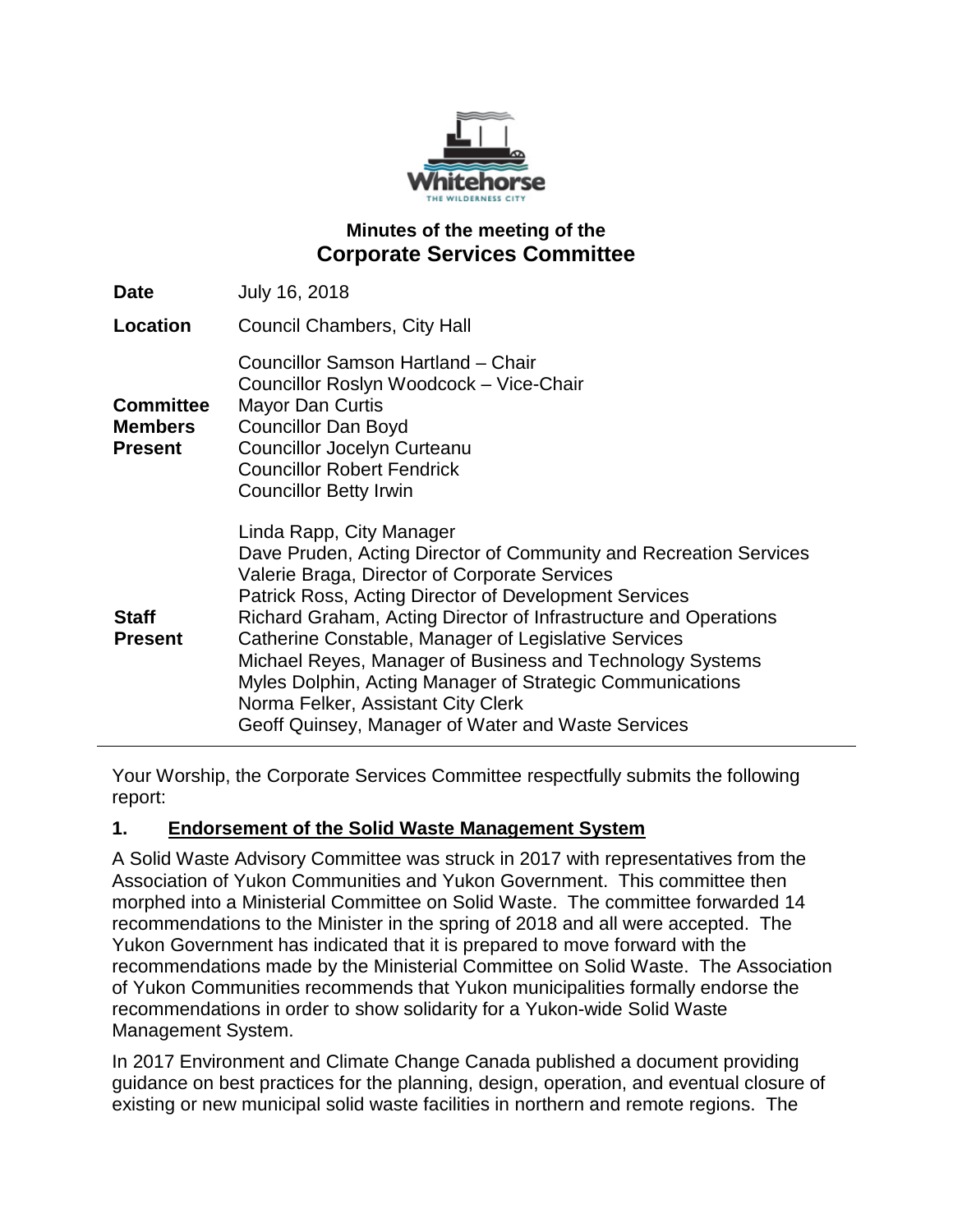document recognizes the unique challenges of climate, geology, population size and distribution, socio-economic factors and access to services and facilities. The adoption of the best practices guideline will provide clear direction and guidance to Administration for identification of short term priorities, and development of long-term plans for the infrastructure and operation of the City's municipal solid waste system.

#### **The recommendation of the Corporate Services Committee is**

THAT the recommendations for action towards a sustainable solid waste management system for Yukon be formally endorsed as a means to support work on new ways of dealing with solid waste in Yukon; and

THAT Environment and Climate Change Canada's planning and technical guidance document titled "Solid Waste Management for Northern and Remote Communities" be accepted as the best practices guiding document for the City's solid waste management system.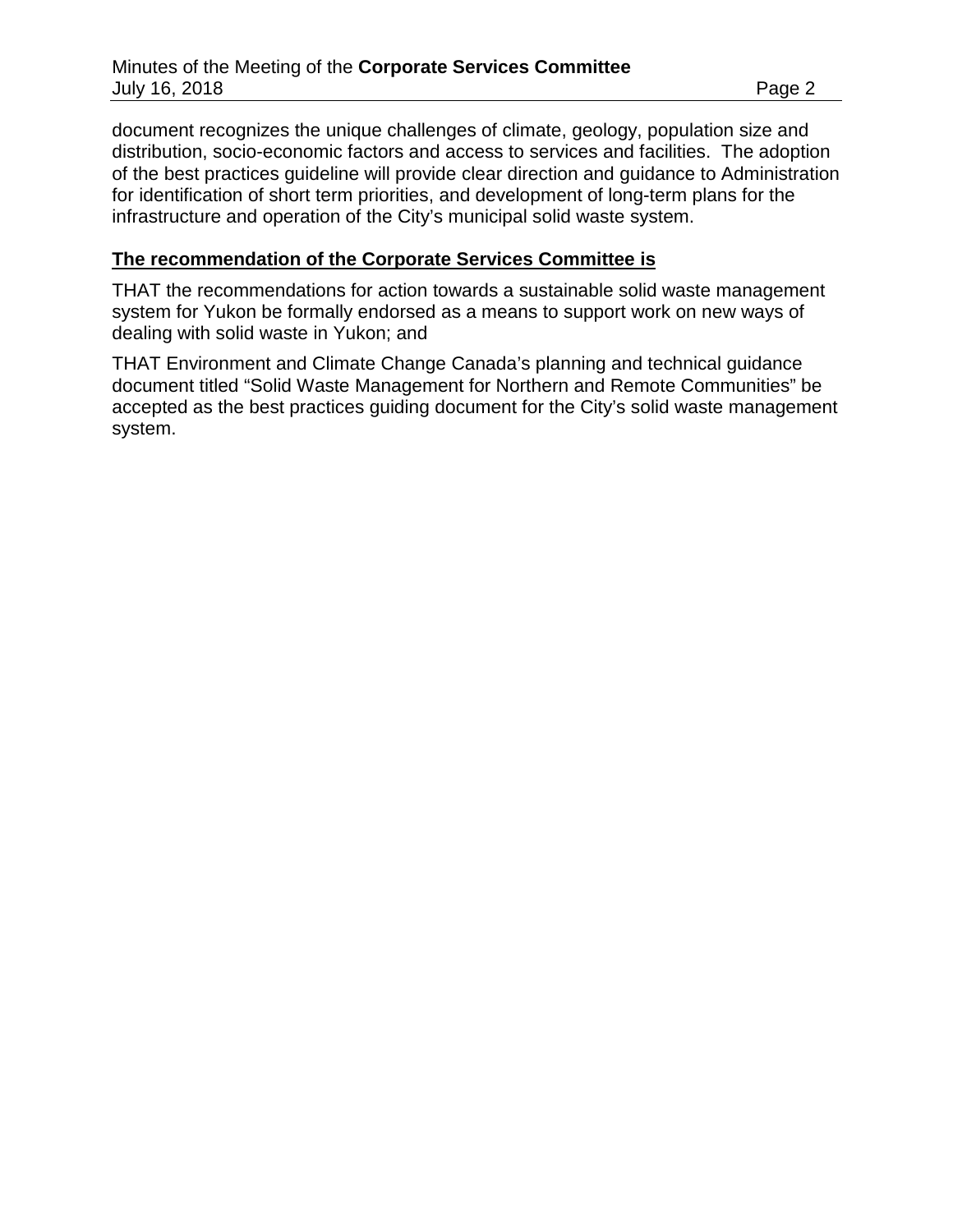

# **Minutes of the meeting of the City Planning Committee**

| <b>Date</b>                            | July 16, 2018                                                                                                                                                                                                                                                                                                                                                                                                                                                                                                                            |
|----------------------------------------|------------------------------------------------------------------------------------------------------------------------------------------------------------------------------------------------------------------------------------------------------------------------------------------------------------------------------------------------------------------------------------------------------------------------------------------------------------------------------------------------------------------------------------------|
| Location                               | Council Chambers, City Hall                                                                                                                                                                                                                                                                                                                                                                                                                                                                                                              |
| Committee<br><b>Members</b><br>Present | Councillor Robert Fendrick - Chair<br>Councillor Betty Irwin - Vice Chair<br><b>Mayor Dan Curtis</b><br><b>Councillor Dan Boyd</b><br><b>Councillor Jocelyn Curteanu</b><br><b>Councillor Samson Hartland</b><br><b>Councillor Roslyn Woodcock</b>                                                                                                                                                                                                                                                                                       |
| Staff<br>Present                       | Linda Rapp, City Manager<br>Dave Pruden, Acting Director of Community and Recreation Services<br>Valerie Braga, Director of Corporate Services<br><b>Patrick Ross, Acting Director of Development Services</b><br>Richard Graham, Acting Director of Infrastructure and Operations<br>Catherine Constable, Manager of Legislative Services<br>Michael Reyes, Manager of Business and Technology Systems<br>Myles Dolphin, Acting Manager of Strategic Communications<br>Norma Felker, Assistant City Clerk<br>Mike Ellis, Senior Planner |

Your Worship, the City Planning Committee respectfully submits the following report:

# **1. Public Hearing Report – Zoning Amendment (11 Tarahne Way)**

The owner of the lot located at 11 Tarahne Way in Whistle Bend has applied to change the zoning of the property to allow for a reduced-density townhouse development. The change is requested because the proponent believes that apartment units are not marketable in Whistle Bend.

No written submissions were received on this issue. At the public hearing one person spoke against the proposed amendment, stating that reducing the number of units will impact the viability of transit service and commercial areas in Whistle Bend and the overall sustainability of the neighbourhood. The delegate also stated that the availability of high density housing options helps to avoid development of new subdivision areas and the spread of urban sprawl. If the planned density in Whistle Bend continues to be reduced, fewer units will be built in an area that is already serviced. A concern was also raised that the proponent may not be able to construct the development as proposed.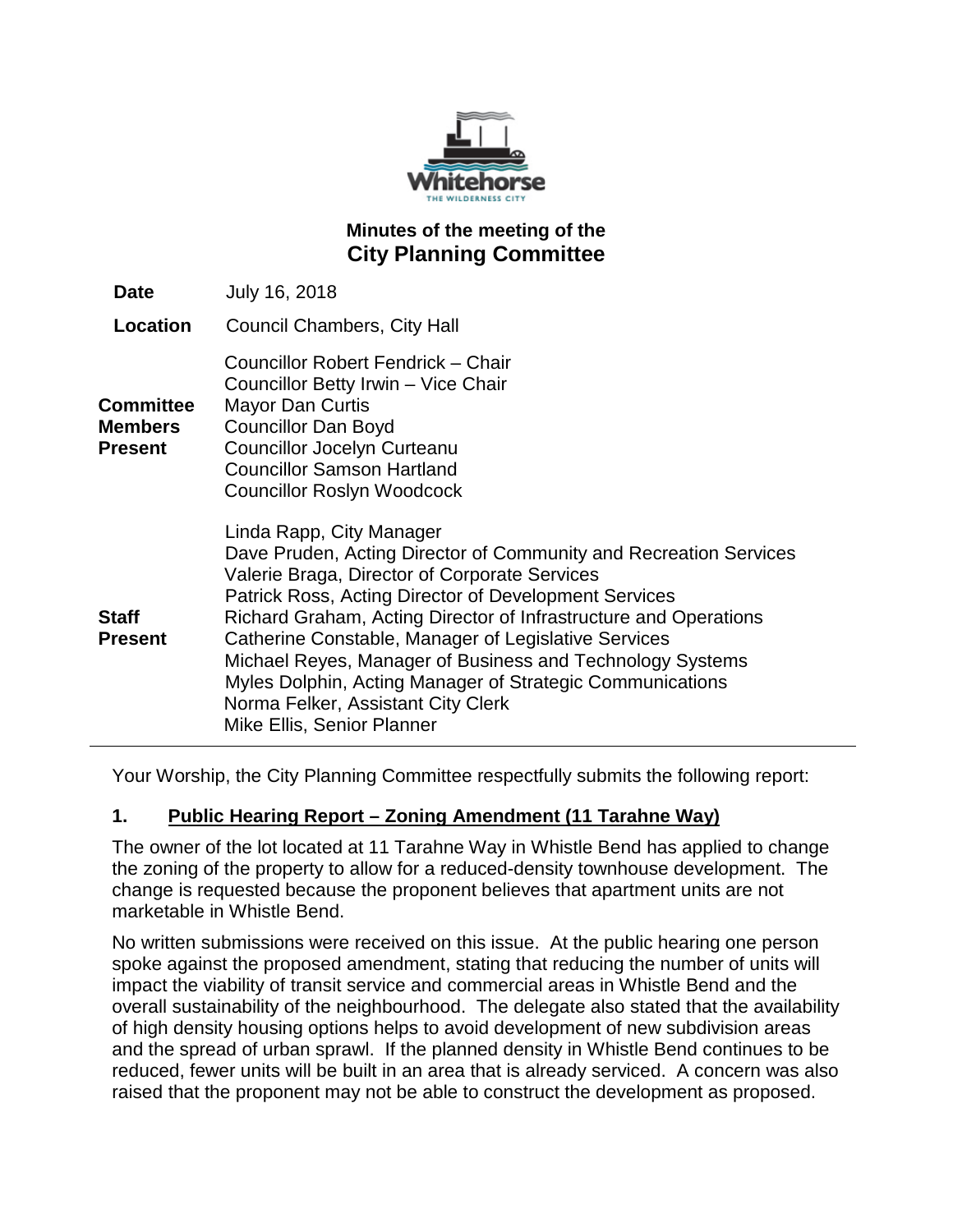Townhouses and apartments provide for different housing needs, and higher density housing can provide more affordable and smaller units than townhouse developments. When the new continuing care centre opens apartment style housing may be in demand by new employees. Additionally, developing a variety of housing types in Whistle Bend allows for residents of all demographics, such as age or income level, to live in the neighbourhood. Having numerous housing options also allows people to 'age in place' and remain in the neighbourhood as their housing needs change over time.

No information presented as part of the public hearing process supports the reduction of density on the subject lot.

## **The recommendation of the City Planning Committee is**

THAT Bylaw 2018-37, a bylaw to amend the zoning at 11 Tarahne Way to allow for reduced-density development, be brought forward under the bylaw process and defeated at second reading.

## **2. Development Incentive Agreement (1515 Dogwood Street)**

The Development Incentives Policy is meant to encourage specific development in the City, including rental housing, mixed-used development, and supportive housing. Under this policy, developments that meet the specified criteria are eligible for a yearly monetary grant from the City. The value of the grant is based on the increase in taxation rate due to the improvements on the property.

The owner of the property located at 1515 Dogwood Street in Porter Creek has been issued a development permit to construct four rental housing units at 1515 Dogwood Street in the Porter Creek area. This development meets the criteria for the major development incentive, and administration is bringing a Development Incentive Agreement forward for Council approval.

### **The recommendation of the City Planning Committee is**

THAT a major development incentive agreement with respect to a four-unit rental housing development at 1515 Dogwood Street in Porter Creek be approved.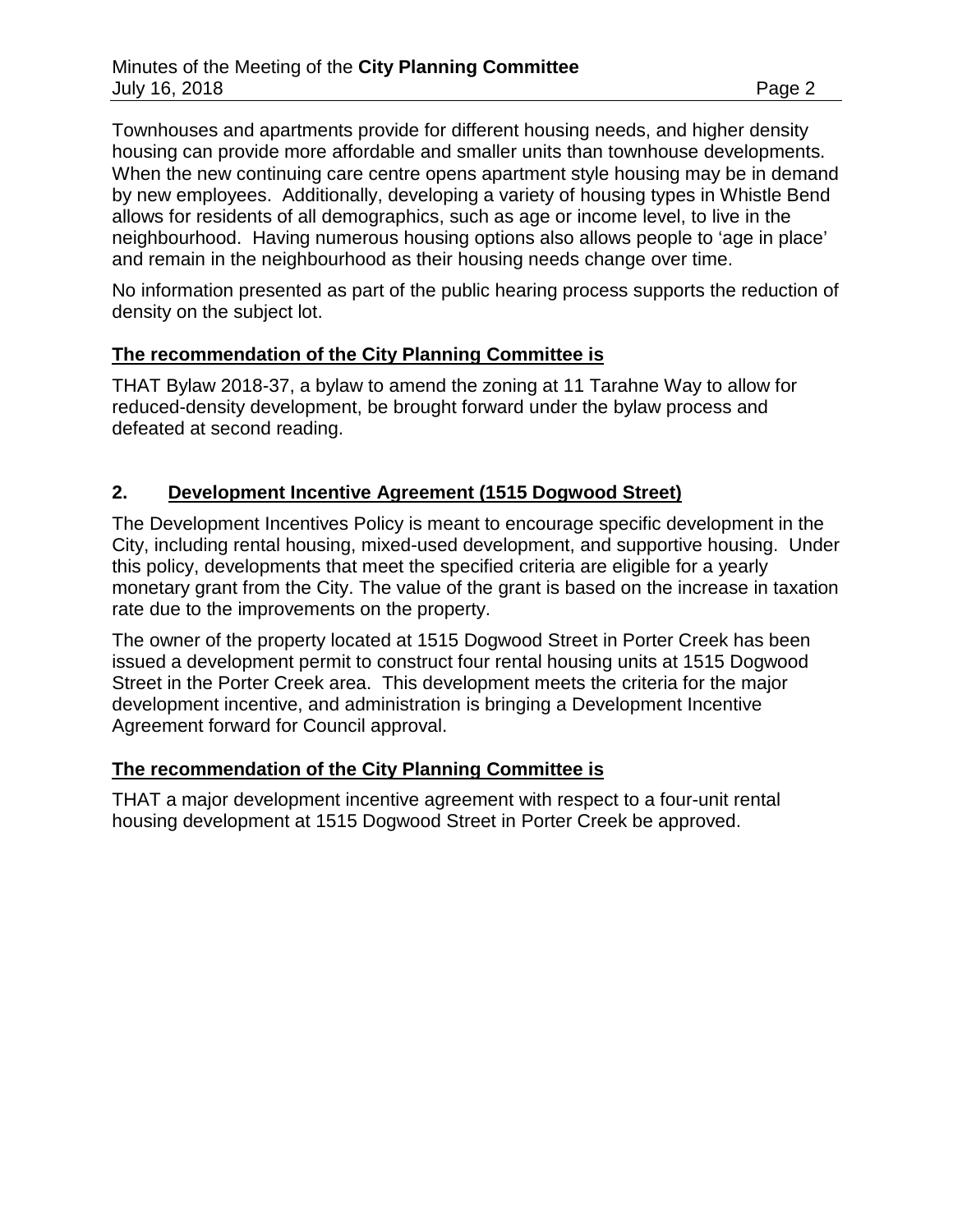

# **Minutes of the meeting of the City Operations Committee**

| <b>Date</b>                                          | July 16, 2018                                                                                                                                                                                                                                                                                                                                                                                                                                                                                       |
|------------------------------------------------------|-----------------------------------------------------------------------------------------------------------------------------------------------------------------------------------------------------------------------------------------------------------------------------------------------------------------------------------------------------------------------------------------------------------------------------------------------------------------------------------------------------|
| Location                                             | Council Chambers, City Hall                                                                                                                                                                                                                                                                                                                                                                                                                                                                         |
| <b>Committee</b><br><b>Members</b><br><b>Present</b> | Councillor Dan Boyd - Chair<br>Councillor Samson Hartland - Vice Chair<br>Mayor Dan Curtis<br><b>Councillor Jocelyn Curteanu</b><br><b>Councillor Robert Fendrick</b><br><b>Councillor Betty Irwin</b><br><b>Councillor Roslyn Woodcock</b>                                                                                                                                                                                                                                                         |
| <b>Staff</b><br><b>Present</b>                       | Linda Rapp, City Manager<br>Dave Pruden, Acting Director of Community and Recreation Services<br>Valerie Braga, Director of Corporate Services<br>Patrick Ross, Acting Director of Development Services<br>Richard Graham, Acting Director of Infrastructure and Operations<br>Catherine Constable, Manager of Legislative Services<br>Michael Reyes, Manager of Business and Technology Systems<br>Myles Dolphin, Acting Manager of Strategic Communications<br>Norma Felker, Assistant City Clerk |

Your Worship, there is no report from the City Operations Committee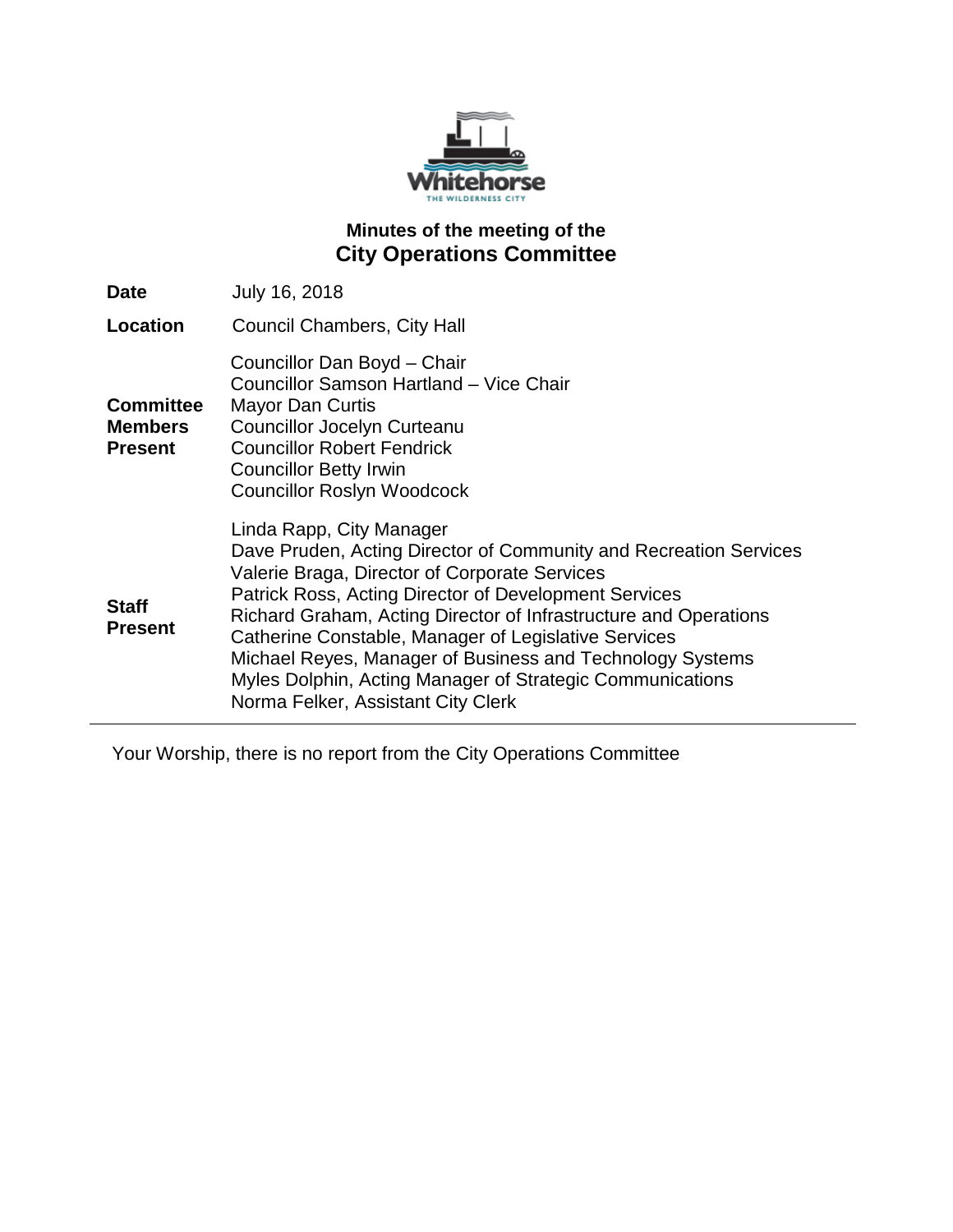

## **Minutes of the meeting of the Community Services Committee**

| <b>Date</b>                                          | July 16, 2018                                                                                                                                                                                                                                                                                                                                                                                                                                                                                                                                                                                                  |
|------------------------------------------------------|----------------------------------------------------------------------------------------------------------------------------------------------------------------------------------------------------------------------------------------------------------------------------------------------------------------------------------------------------------------------------------------------------------------------------------------------------------------------------------------------------------------------------------------------------------------------------------------------------------------|
| Location                                             | <b>Council Chambers, City Hall</b>                                                                                                                                                                                                                                                                                                                                                                                                                                                                                                                                                                             |
| <b>Committee</b><br><b>Members</b><br><b>Present</b> | Councillor Jocelyn Curteanu - Chair<br>Councillor Robert Fendrick - Vice Chair<br><b>Mayor Dan Curtis</b><br><b>Councillor Dan Boyd</b><br><b>Councillor Samson Hartland</b><br><b>Councillor Betty Irwin</b><br><b>Councillor Roslyn Woodcock</b>                                                                                                                                                                                                                                                                                                                                                             |
| <b>Guest</b>                                         | Jane Keopke, Consultant                                                                                                                                                                                                                                                                                                                                                                                                                                                                                                                                                                                        |
| <b>Staff</b><br><b>Present</b>                       | Linda Rapp, City Manager<br>Dave Pruden, Acting Director of Community and Recreation Services<br>Valerie Braga, Director of Corporate Services<br>Patrick Ross, Acting Director of Development Services<br>Richard Graham, Acting Director of Infrastructure and Operations<br>Catherine Constable, Manager of Legislative Services<br>Michael Reyes, Manager of Business and Technology Systems<br>Myles Dolphin, Acting Manager of Strategic Communications<br>Norma Felker, Assistant City Clerk<br>Krista Mroz, Manager of Recreation and Facility Services<br>Teresa Acheson, Customer Service Supervisor |

Your Worship, the Community Services Committee respectfully submits the following report:

### **1. Parks and Recreation Master Plan**

The 2018 Parks and Recreation Master Plan was developed over a six-month timeframe through a five-phase process that included research, engagement, analysis, visioning, and draft review. With a 12 year-year horizon, this plan sets the strategic direction for the City with respect to how it delivers and partners around parks and recreation infrastructure and service.

The Master Plan provides a point of reference that can help inform future decision making, set priorities, and identify the resources that are required to both sustain and grow parks and recreation opportunities. The Plan also contains tools that can help ensure decisions are made in an informed and transparent manner that aligns with demonstrated needs and optimizes benefits.